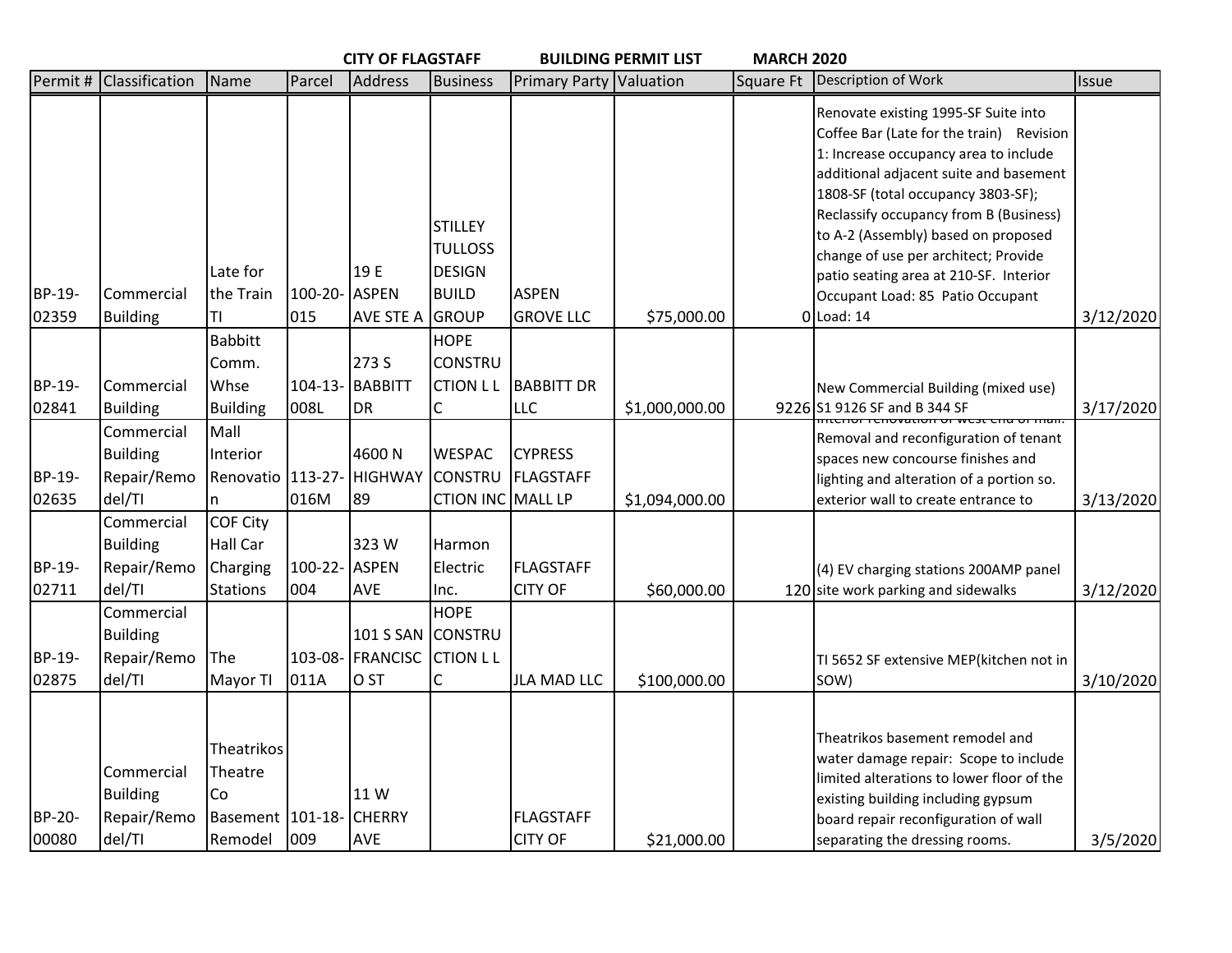|                 |                                                        | <b>Ft Valley</b>                                  |                |                                         |                                                                         |                                                    |              |                                                                                                                                                                                                                                                                                                                                                                                                                                                                                                                                     |           |
|-----------------|--------------------------------------------------------|---------------------------------------------------|----------------|-----------------------------------------|-------------------------------------------------------------------------|----------------------------------------------------|--------------|-------------------------------------------------------------------------------------------------------------------------------------------------------------------------------------------------------------------------------------------------------------------------------------------------------------------------------------------------------------------------------------------------------------------------------------------------------------------------------------------------------------------------------------|-----------|
|                 | Commercial                                             | Gaser                                             |                | 990N                                    |                                                                         | <b>BUCKHORN</b>                                    |              |                                                                                                                                                                                                                                                                                                                                                                                                                                                                                                                                     |           |
|                 | <b>Building</b>                                        | Remove                                            |                | <b>FORT</b>                             | <b>COCHISE</b>                                                          | lof                                                |              | REPLACEMENT 2 FUEL STORAGE TANKS                                                                                                                                                                                                                                                                                                                                                                                                                                                                                                    |           |
| BP-20-          | Repair/Remo                                            | <b>Tank and</b>                                   | 101-03- VALLEY |                                         | CONTRAC                                                                 | FLAGSTAFF                                          |              | 15000GAL(2) REMOVE REINSTAL FUEL                                                                                                                                                                                                                                                                                                                                                                                                                                                                                                    |           |
| 00148           | del/TI                                                 | Install                                           | 031E           | <b>RD</b>                               | <b>TORS INC</b>                                                         | <b>LLC</b>                                         | \$100,000.00 | <b>DISPENSERS</b>                                                                                                                                                                                                                                                                                                                                                                                                                                                                                                                   | 3/4/2020  |
| BP-20-<br>00152 | Commercial<br><b>Building</b><br>Repair/Remo<br>del/TI | <b>NAH</b><br><b>Interior TI</b>                  | 093L           | 110-07- 107 E OAK CONTRAC<br><b>AVE</b> | LOVEN<br><b>TING INC</b>                                                | <b>FLAGSTAFF</b><br>MEDICAL<br><b>CENTER INC</b>   | \$320,000.00 | Project scope involves remodel of<br>existing exam rooms and waiting area.<br>Project is located on the first floor<br>within a two story portion of the<br>existing Flagstaff Medical Center. The<br>remodel area will include 9284-SF.<br>Finishes will be updated and new<br>mechanical equipment to be provided<br>in existing locations.                                                                                                                                                                                       | 3/2/2020  |
|                 |                                                        |                                                   |                |                                         | Ignace                                                                  |                                                    |              |                                                                                                                                                                                                                                                                                                                                                                                                                                                                                                                                     |           |
|                 | Commercial                                             | <b>KDJ</b>                                        |                | 1600W                                   | <b>Brothers</b>                                                         |                                                    |              |                                                                                                                                                                                                                                                                                                                                                                                                                                                                                                                                     |           |
|                 | <b>Building</b>                                        | Enterprise                                        |                | UNIVERSIT Comm.                         |                                                                         | <b>KDJ</b>                                         |              |                                                                                                                                                                                                                                                                                                                                                                                                                                                                                                                                     |           |
| BP-20-          | Repair/Remo                                            | s Suite                                           |                | 112-66- Y AVE STE                       |                                                                         | Constructi ENTERPRISES                             |              | 1000-SF Office suite T.I.; Suite to be                                                                                                                                                                                                                                                                                                                                                                                                                                                                                              |           |
| 00169           | del/TI                                                 | 212 TI                                            | 028            | 212                                     | on Inc                                                                  | <b>LLC</b>                                         | \$50,000.00  | divided into 4 office spaces.                                                                                                                                                                                                                                                                                                                                                                                                                                                                                                       | 3/6/2020  |
| BP-20-<br>00183 | Commercial<br><b>Building</b><br>Repair/Remo<br>del/TI | Civano<br>Coffee<br>Shop TI<br>PZ-19-<br>00211-01 | 091            | 30 S SAN<br>104-01- FRANCISC<br>O ST    | <b>TCR</b><br><b>ROOTER</b><br><b>AND</b><br>PLUMBIN<br><b>G REPAIR</b> | <b>CP VENTURE</b><br><b>PARTNERS</b><br><b>LLC</b> | \$30,000.00  | Interior Tenant improvement of existing<br>space. Space will be utilized as Coffee<br>Shop/Bar with Dance floor or occasional<br>events. Tenant improvements to<br>include: - New partition walls; - Kitchen<br>area and equipment install (no grease<br>laden vapors); - plumbing upgrades to<br>accommodate new kitchen area; - New<br>200-amp 3-ph 4-wire electrical main<br>with 1 200-amp subpanel & 1 125-amp<br>subpanel; - rear exit door size increase;<br>remove rear windows and infill to<br>match exterior finishes; . | 3/10/2020 |
|                 | Commercial                                             |                                                   |                |                                         | <b>WOODRU</b>                                                           |                                                    |              |                                                                                                                                                                                                                                                                                                                                                                                                                                                                                                                                     |           |
|                 | <b>Building</b>                                        | W.L. Gore                                         |                | 1505N                                   | FF.                                                                     | <b>WL GORE &amp;</b>                               |              | <b>INew 600-SF Metal Shed to be used for</b>                                                                                                                                                                                                                                                                                                                                                                                                                                                                                        |           |
| BP-20-          | Repair/Remo                                            | Metal                                             |                | 107-16- FOURTH                          | CONSTRU                                                                 | <b>ASSOCIATES</b>                                  |              | storage of tractors and yard                                                                                                                                                                                                                                                                                                                                                                                                                                                                                                        |           |
| 00222           | del/TI                                                 | Shed                                              | 007W           | <b>ST</b>                               | <b>CTION</b>                                                            | <b>INC</b>                                         | \$26,000.00  | 600 maintenance equipment.                                                                                                                                                                                                                                                                                                                                                                                                                                                                                                          | 3/9/2020  |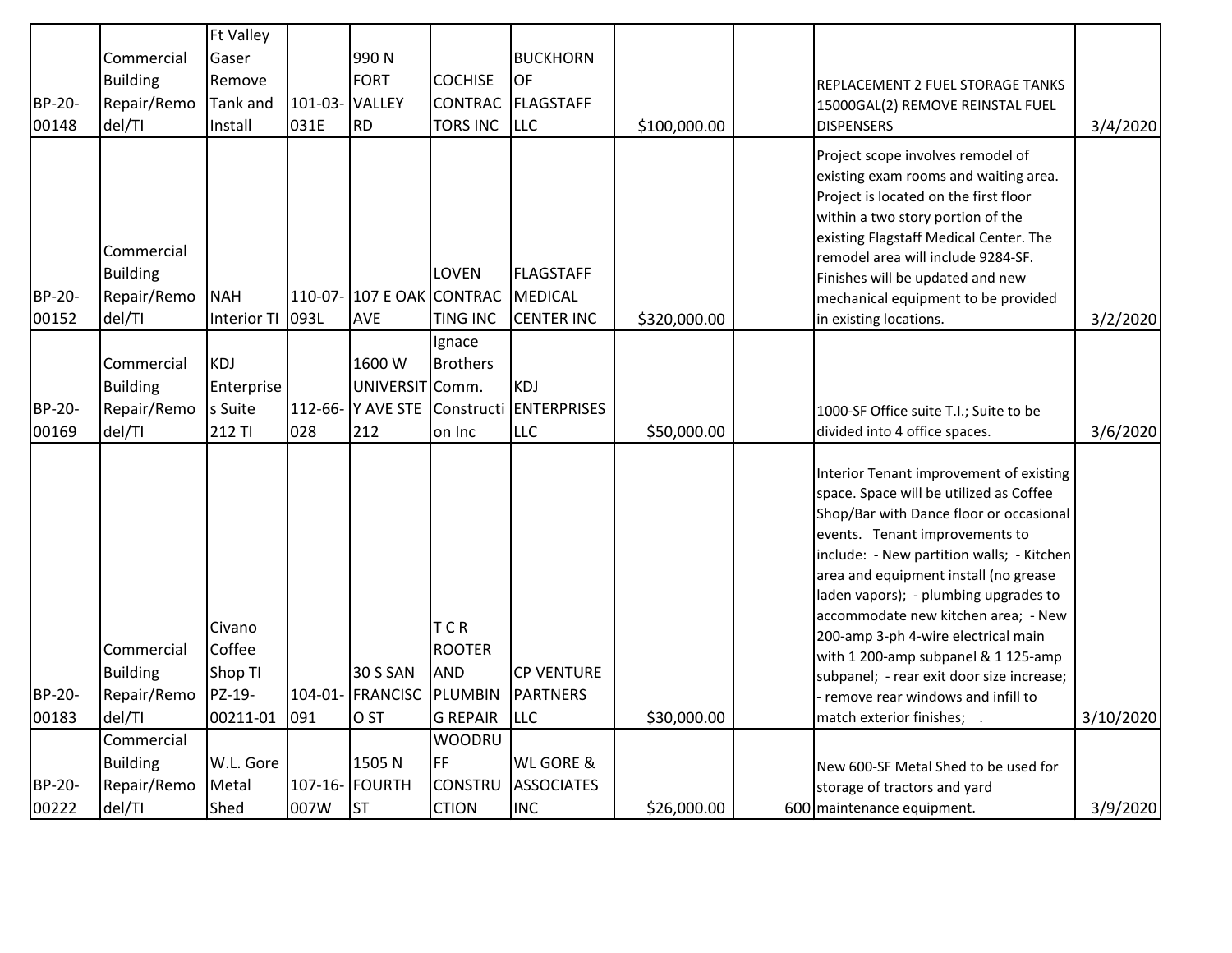| BP-20-<br>00225 | Commercial<br><b>Building</b><br>Repair/Remo<br>del/TI | Electric<br>Torque<br>Machines<br>Renovatio   104-13- BUTLER<br>n  | 011           | 1409 E<br><b>AVE</b>                 | <b>HIGH</b><br><b>CALIBER</b><br><b>CONSTRU</b><br>CTION LLC LLC | <b>MOFFATT</b><br><b>INDUSTRIES</b>                                                 | \$60,000.00 | entries/patios and openings for<br>construction of new covered<br>entries/patios (347 SF total) and 13 new<br>windows. Re-stripe portions of parking<br>lot with one additional accessible<br>parking space. IBC Occupancy<br>Classification = F-2/B; IBC COnstruction<br>Type = VB; IBC Occupant Load = 108<br>(unchanged) | 3/23/2020 |
|-----------------|--------------------------------------------------------|--------------------------------------------------------------------|---------------|--------------------------------------|------------------------------------------------------------------|-------------------------------------------------------------------------------------|-------------|-----------------------------------------------------------------------------------------------------------------------------------------------------------------------------------------------------------------------------------------------------------------------------------------------------------------------------|-----------|
| BP-20-<br>00306 | Commercial<br><b>Building</b><br>Repair/Remo<br>del/TI | <b>FUSD</b><br>Flagstaff<br><b>High</b><br>School<br>ADA Ramp 007A | 100-01- 400 W | <b>ELM AVE</b>                       | Core<br>Constructi SCHOOL<br>on Inc                              | <b>FLAGSTAFF</b><br><b>DISTRICT 1</b>                                               | \$30,000.00 | Construct exterior concrete ADA ramp<br>and modify existing entrance to be<br>compliant with 2017 ADAAG                                                                                                                                                                                                                     | 3/12/2020 |
| BP-20-<br>00394 | Commercial<br><b>Building</b><br>Repair/Remo<br>del/TI | North<br>Country<br>Clinic<br>Rooms to<br>Office<br>Space          | 002F          | 2920N<br>108-12- FOURTH<br><b>ST</b> | <b>RAMSEY</b><br><b>CONSTRU</b><br><b>CTION</b>                  | <b>NORTH</b><br>ICOUNTRY<br><b>COMMUNITY</b><br><b>HEALTH</b><br>COMPANY CENTER INC | \$35,000.00 | TI office space 935 SF minimal HVAC and<br>electrical relocation                                                                                                                                                                                                                                                            | 3/24/2020 |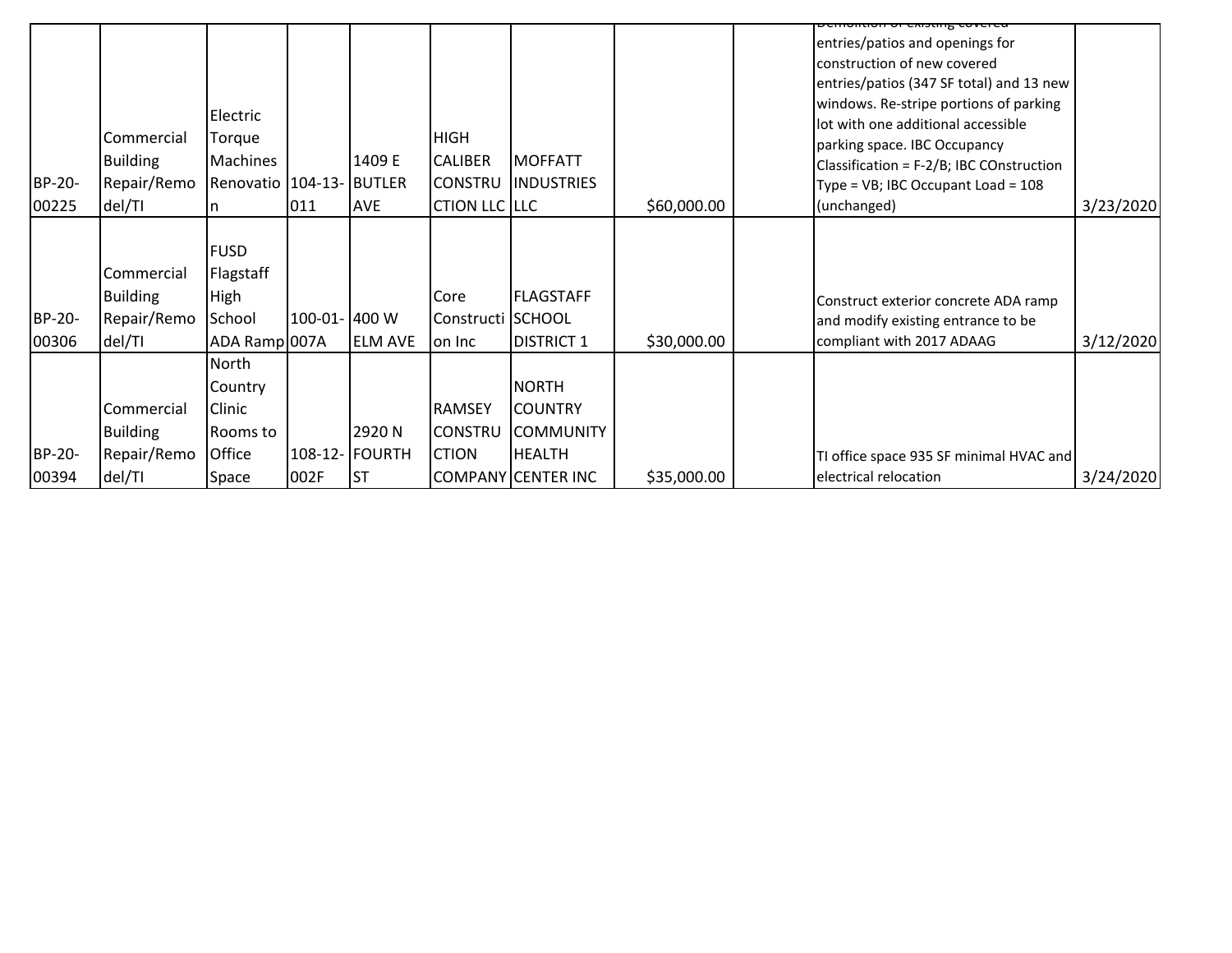| BP-20-<br>00398        | Commercial<br><b>Building</b><br>Repair/Remo<br>del/TI | Sawmill<br>Apartmen<br>ts Level 4<br>Restroom<br>Remodel                   | 104-09-<br>002F | 901 S<br>O'LEARY<br><b>ST</b>                                                      | Schoenfel<br>der<br>ns Inc                            | <b>NB</b><br>Renovatio SAWMILLTIC<br>1LLC                                    | \$112,000.00 | Restroom and loft remodel on most<br>Upper level of each apartment dwelling<br>into a single room with 1 bathroom and<br>2 lavatory sinks in each space. It is<br>noted that Planning has disallowed the<br>reconfiguration of this space to increase<br>the occupancy without a revision to the<br>parking etc. Plans indicate there are 14<br>Buildings and per correspondence with<br>the property owner there are 56 units<br>that will be remodeled. Fees have been<br>calculated to reflect this 56 units with<br>each unit area having 99-SF of remodel<br>area equaling a total of 5544-SF.<br>Fixtures have also been summed based<br>on the this multiplier. There is no<br>increase/change to square footage or<br>use of structures and no structural or<br>load bearing elements will be modified<br>per engineer evaluation. | 3/27/2020 |
|------------------------|--------------------------------------------------------|----------------------------------------------------------------------------|-----------------|------------------------------------------------------------------------------------|-------------------------------------------------------|------------------------------------------------------------------------------|--------------|--------------------------------------------------------------------------------------------------------------------------------------------------------------------------------------------------------------------------------------------------------------------------------------------------------------------------------------------------------------------------------------------------------------------------------------------------------------------------------------------------------------------------------------------------------------------------------------------------------------------------------------------------------------------------------------------------------------------------------------------------------------------------------------------------------------------------------------------|-----------|
| BP-20-<br>00412-<br>01 | Commercial<br><b>Building</b><br>Repair/Remo<br>del/TI | Root 66<br>Reform &<br>Ride<br>Undergro<br>und<br>Plumbing                 | 021E            | 2619 S<br><b>WOODLA</b><br><b>NDS</b><br><b>VILLAGE</b><br>112-29- BLVD STE<br>800 | <b>STRAIGHT</b><br><b>LINE</b><br><b>BUILDERS</b> LLC | <b>WOODLAND</b><br><b>MEADOWS</b>                                            | \$0.00       | This permit is to allow for only<br>underground plumbing work to be<br>completed at applicant's own risk.<br>Original T.I. permit will cover all other<br>work within the project.                                                                                                                                                                                                                                                                                                                                                                                                                                                                                                                                                                                                                                                         | 3/17/2020 |
| <b>BP-20-</b><br>00421 | Commercial<br><b>Building</b><br>Repair/Remo<br>del/TI | Foundry<br>Yoga<br>Flagstaff<br><b>ADA Ramp</b><br>and<br>Dividing<br>Wall | 010A            | 119 W<br>100-40- PHOENIX<br>AVE                                                    | Tesano<br>g Inc                                       | <b>SOUTHSIDE</b><br><b>HISTORIC</b><br>Contractin   PROPERTIES<br><b>INC</b> | \$10,000.00  | Replacement of existing accessible ramp<br>at entry and construction of interior<br>wall reducing existing tenant<br>space/area. Occupant load = 24                                                                                                                                                                                                                                                                                                                                                                                                                                                                                                                                                                                                                                                                                        | 3/23/2020 |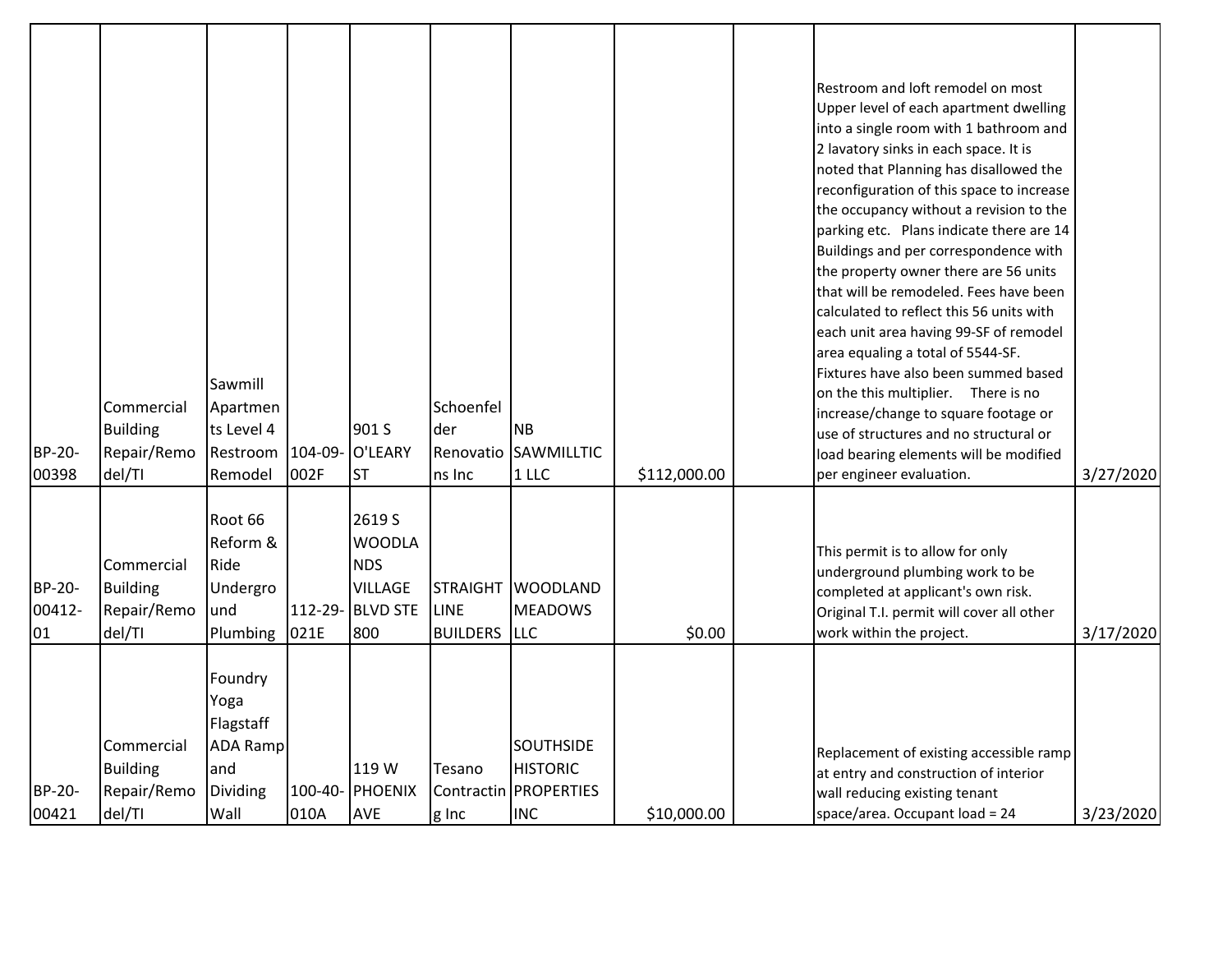|                 |                                                        | Total                                                 |         |                                       |                                      |                                                                             |              |                                                                                                                                                                                                                                                                                                                                                                                                                                                                                                                                                                    |           |
|-----------------|--------------------------------------------------------|-------------------------------------------------------|---------|---------------------------------------|--------------------------------------|-----------------------------------------------------------------------------|--------------|--------------------------------------------------------------------------------------------------------------------------------------------------------------------------------------------------------------------------------------------------------------------------------------------------------------------------------------------------------------------------------------------------------------------------------------------------------------------------------------------------------------------------------------------------------------------|-----------|
|                 |                                                        | Demo of 2                                             |         |                                       |                                      |                                                                             |              |                                                                                                                                                                                                                                                                                                                                                                                                                                                                                                                                                                    |           |
|                 |                                                        |                                                       |         |                                       | ARIZONA                              |                                                                             |              |                                                                                                                                                                                                                                                                                                                                                                                                                                                                                                                                                                    |           |
|                 |                                                        | Bldgs. and                                            |         | 1851 S                                | SPECIALTY                            |                                                                             |              | Demolition of three buildings (including                                                                                                                                                                                                                                                                                                                                                                                                                                                                                                                           |           |
| BP-20-          | Commercial                                             | Site                                                  |         | 103-21- MILTON                        | DEMOLITI ARIZONA                     |                                                                             |              | a shed) and a section of concrete. Site                                                                                                                                                                                                                                                                                                                                                                                                                                                                                                                            |           |
| 00190           | Demolition                                             | Lighting                                              | 001     | RD <sup></sup>                        | ON LLC                               | <b>STATE OF</b>                                                             | \$100,000.00 | lighting will also be removed.                                                                                                                                                                                                                                                                                                                                                                                                                                                                                                                                     | 3/6/2020  |
|                 |                                                        | Kay                                                   |         |                                       | <b>MORALES</b>                       |                                                                             |              |                                                                                                                                                                                                                                                                                                                                                                                                                                                                                                                                                                    |           |
|                 | Manufactured Manufact                                  |                                                       |         | 4371 E                                | <b>MOBILE</b>                        | <b>STEVE KAY</b>                                                            |              |                                                                                                                                                                                                                                                                                                                                                                                                                                                                                                                                                                    |           |
| BP-20-          | /Mobile/Mod                                            | ured                                                  | 113-43- | <b>WINTER</b>                         | <b>HOME</b>                          | <b>MOBILE</b>                                                               |              | Install a 2020 26'8"X56 manufactured                                                                                                                                                                                                                                                                                                                                                                                                                                                                                                                               |           |
| 00404           | ular                                                   | Home                                                  | 047C    | DR                                    | <b>SERVICES</b>                      | <b>HOMES LLC</b>                                                            | \$112,900.00 | home with skirting                                                                                                                                                                                                                                                                                                                                                                                                                                                                                                                                                 | 3/17/2020 |
| BP-19-<br>02086 | Residential<br>Building<br>Repair/Remo<br>del/Addition | Obertino<br>Fire                                      | 024     | 2375N<br>117-14- OAKMON<br><b>TDR</b> | SOS<br><b>BUILDERS</b><br><b>LLC</b> | <b>OBERTINO</b><br><b>SARA</b>                                              | \$90,000.00  | Reconstruction of a Single Family<br>Dwelling (House was being remodeled<br>without a permit stop work order was<br>posted. The remaining structure had<br>been subjected to severe fire damage.<br>The existing structure was demolished<br>down to the foundation. A similar floor<br>plan to that of the original is being<br>proposed with some minor<br>modifications) 3-BR; 2-BA; 2-Level;<br>2266-SF livable (1348-SF Main Level;<br>918-SF Upper Level including expanded<br>loft; 1128-SF Finished Basement; 157-SF<br>2266 Deck (Rear); 70-SF Deck/Entry | 3/25/2020 |
| BP-19-          | Residential<br>Building                                | Donnelly                                              |         | 920N<br>SINAGUA                       | <b>AMERICA</b><br>N.                 | <b>DONNELLY</b><br><b>CHRISTOPHER</b><br><b>OWEN</b><br>CPWROS;<br>DONNELLY |              |                                                                                                                                                                                                                                                                                                                                                                                                                                                                                                                                                                    |           |
| 02462-          | Repair/Remo                                            | Fire                                                  |         | 106-11- HEIGHTS                       | <b>TECHNOL</b>                       | <b>SANDRAL</b>                                                              |              | Fire damage repair replace roof system                                                                                                                                                                                                                                                                                                                                                                                                                                                                                                                             |           |
| 01              | del/Addition                                           | Repair                                                | 018     | <b>DR</b>                             | OGIES INC CPWROS                     |                                                                             | \$95,000.00  | with new                                                                                                                                                                                                                                                                                                                                                                                                                                                                                                                                                           | 3/16/2020 |
| BP-20-          | Residential<br>Building<br>Repair/Remo                 | Peterson<br><b>Stair</b><br>Replacem   117-11- 4700 E |         |                                       | <b>OWNER</b>                         | <b>PETERSON</b><br><b>BRENT</b><br><b>VERNON &amp;</b>                      |              |                                                                                                                                                                                                                                                                                                                                                                                                                                                                                                                                                                    |           |
| 00186           | del/Addition                                           | ent                                                   | 115     | ORIOLE LN BUILDER                     |                                      | <b>DIANAR</b>                                                               | \$10,000.00  | Replace stairs                                                                                                                                                                                                                                                                                                                                                                                                                                                                                                                                                     | 3/10/2020 |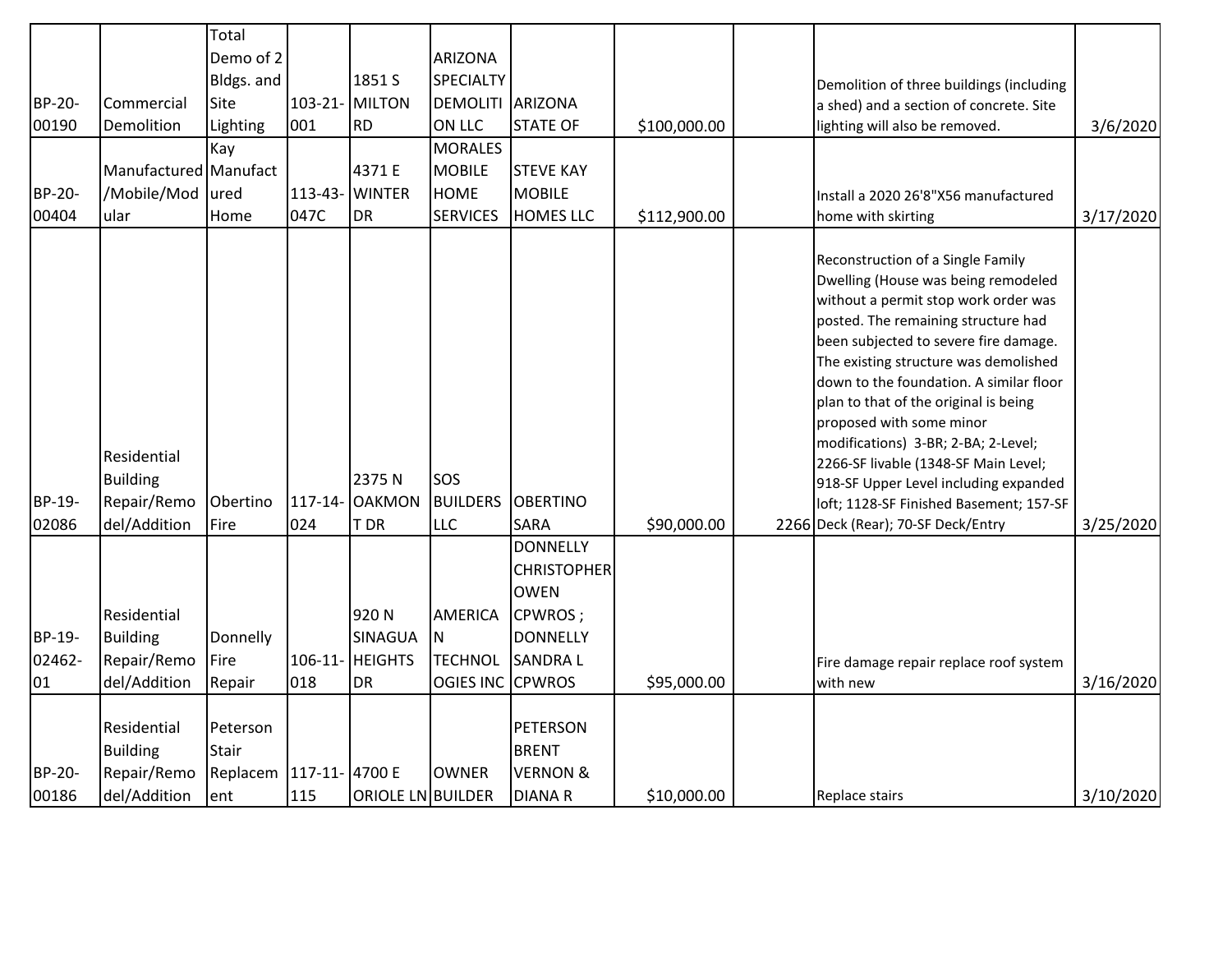|               |                 | Attridge                                      |               |                 |                          |                      |             | 264-SF Kitchen Remodel; 264-SF Patio                                                     |           |
|---------------|-----------------|-----------------------------------------------|---------------|-----------------|--------------------------|----------------------|-------------|------------------------------------------------------------------------------------------|-----------|
|               | Residential     | Patio                                         |               |                 |                          |                      |             | cover addition; 10% of estimated                                                         |           |
|               | <b>Building</b> | Cover &                                       |               | 2036 S          |                          |                      |             | construction cost applied to structural                                                  |           |
| <b>BP-20-</b> | Repair/Remo     | Kitchen                                       |               | 112-52-MAJESTIC | Cooney                   | <b>ATTRIDGE</b>      |             | misc. fee for structural wall                                                            |           |
| 00193         | del/Addition    | Remodel                                       | 001           | <b>RD</b>       | Carpentry                | NORWOOD III          | \$10,000.00 | modification.                                                                            | 3/2/2020  |
|               | Residential     |                                               |               |                 |                          |                      |             | Remove bearing wall at kitchen and                                                       |           |
|               | <b>Building</b> | Sarnoski                                      |               | 1707N           | <b>Big Cat</b>           |                      |             | install structural beam with 18-foot                                                     |           |
| BP-20-        | Repair/Remo     | Residentia 110-04-                            |               | <b>BEAVER</b>   |                          | Constructi SARNOSKI  |             | span supporting second level floor                                                       |           |
| 00195         | del/Add         | I Remodel 003                                 |               | lst             | on LLC                   | <b>MATTHEW D</b>     | \$2,500.00  | framing.                                                                                 | 3/4/2020  |
|               |                 |                                               |               |                 | <b>ARIZONA</b>           |                      |             |                                                                                          |           |
|               | Residential     |                                               |               |                 | <b>FOUNDATI</b>          |                      |             |                                                                                          |           |
|               | <b>Building</b> | <b>Bosse</b>                                  |               | 1905N           | ON                       |                      |             |                                                                                          |           |
| BP-20-        | Repair/Remo     | Foundatio                                     | 110-04-       | BEAVER          |                          | SOLUTION BOSSE DAVID |             | Installation of Smart Jack Piers for a                                                   |           |
| 00204         | del/Add         | n Repair                                      | 095A          | <b>ST</b>       | S                        | D                    | \$13,843.00 | foundation repair.                                                                       | 3/6/2020  |
|               |                 |                                               |               |                 |                          |                      |             | <u>Remove idad bearing wall and replace</u><br>with beam to carry 2nd level floor joists |           |
|               |                 |                                               |               |                 | <b>JUNIPINE</b>          |                      |             | and partial roof load. Foundation                                                        |           |
|               |                 |                                               |               |                 | <b>CONSTRU</b>           |                      |             | modifications to be made to                                                              |           |
|               | Residential     |                                               |               |                 | <b>CTION</b>             |                      |             | accommodate point loads. Fees                                                            |           |
|               | <b>Building</b> | Cypert                                        |               | 1534 N          | <b>AND</b>               | <b>CYPERT</b>        |             | calculated at a rate based on 70% of the                                                 |           |
| BP-20-        | Repair/Remo     | Wall/Bea                                      |               | 114-09- WAKOND  | <b>REMODELI MARCIA</b>   |                      |             | provided estimated value of                                                              |           |
| 00234         | del/Addition    | m                                             | 006           | A ST            | <b>NG</b>                | <b>ENGLUND</b>       | \$20,000.00 | construction.                                                                            | 3/23/2020 |
|               |                 |                                               |               |                 | <b>HIGHWOO</b>           |                      |             |                                                                                          |           |
|               | Residential     | Haughwo                                       |               |                 | <b>D CONST</b>           |                      |             |                                                                                          |           |
|               | <b>Building</b> | ut Replace                                    |               | 3086 W          | &                        |                      |             |                                                                                          |           |
| BP-20-        | Repair/Remo     |                                               |               | 111-09- COOPER  | <b>REMODELI</b>          |                      |             |                                                                                          |           |
| 00320         | del/Addition    | Windows                                       | 031           | <b>DR</b>       | <b>NG</b>                | <b>RICE ANN S</b>    | \$1,000.00  | Window replacement (5)                                                                   | 3/3/2020  |
|               |                 |                                               |               |                 | ARIZONA                  |                      |             |                                                                                          |           |
|               | Residential     |                                               |               |                 | <b>FOUNDATI</b>          |                      |             | Foundation repair utilizing compaction                                                   |           |
|               | <b>Building</b> | Ott                                           |               |                 | ON                       | <b>OTT</b>           |             | grouting at select locations of                                                          |           |
| BP-20-        | Repair/Remo     | Foundatio                                     | 112-40-3328 S |                 | <b>SOLUTION KIMBERLY</b> |                      |             | foundation showing signs of differential                                                 |           |
| 00361         | del/Addition    | In Repair                                     | 007           | CAROL DR S      |                          | <b>ANN</b>           | \$18,335.00 | settling.                                                                                | 3/16/2020 |
|               |                 |                                               |               |                 |                          |                      |             | Install push piers under existing                                                        |           |
|               |                 |                                               |               |                 |                          |                      |             | foundation and compaction grouting at                                                    |           |
|               |                 |                                               |               |                 | <b>ARIZONA</b>           |                      |             | select locations where foundation is                                                     |           |
|               | Residential     |                                               |               | 1778 W          | <b>FOUNDATI</b>          |                      |             | showing signs of differential settling.                                                  |           |
|               | <b>Building</b> | <b>Knaggs</b>                                 |               | UNIVERSIT ON    |                          |                      |             | fee calculation based on structural and                                                  |           |
| BP-20-        | Repair/Remo     | Foundatio   112-37- Y HEIGHTS SOLUTION KNAGGS |               |                 |                          |                      |             | misc. cost for 70% of the provided                                                       |           |
| 00362         | del/Addition    | n Repair                                      | 011           | DR S            | lS.                      | <b>VINCENT L JR</b>  | \$35,861.00 | estimated value of construction.                                                         | 3/16/2020 |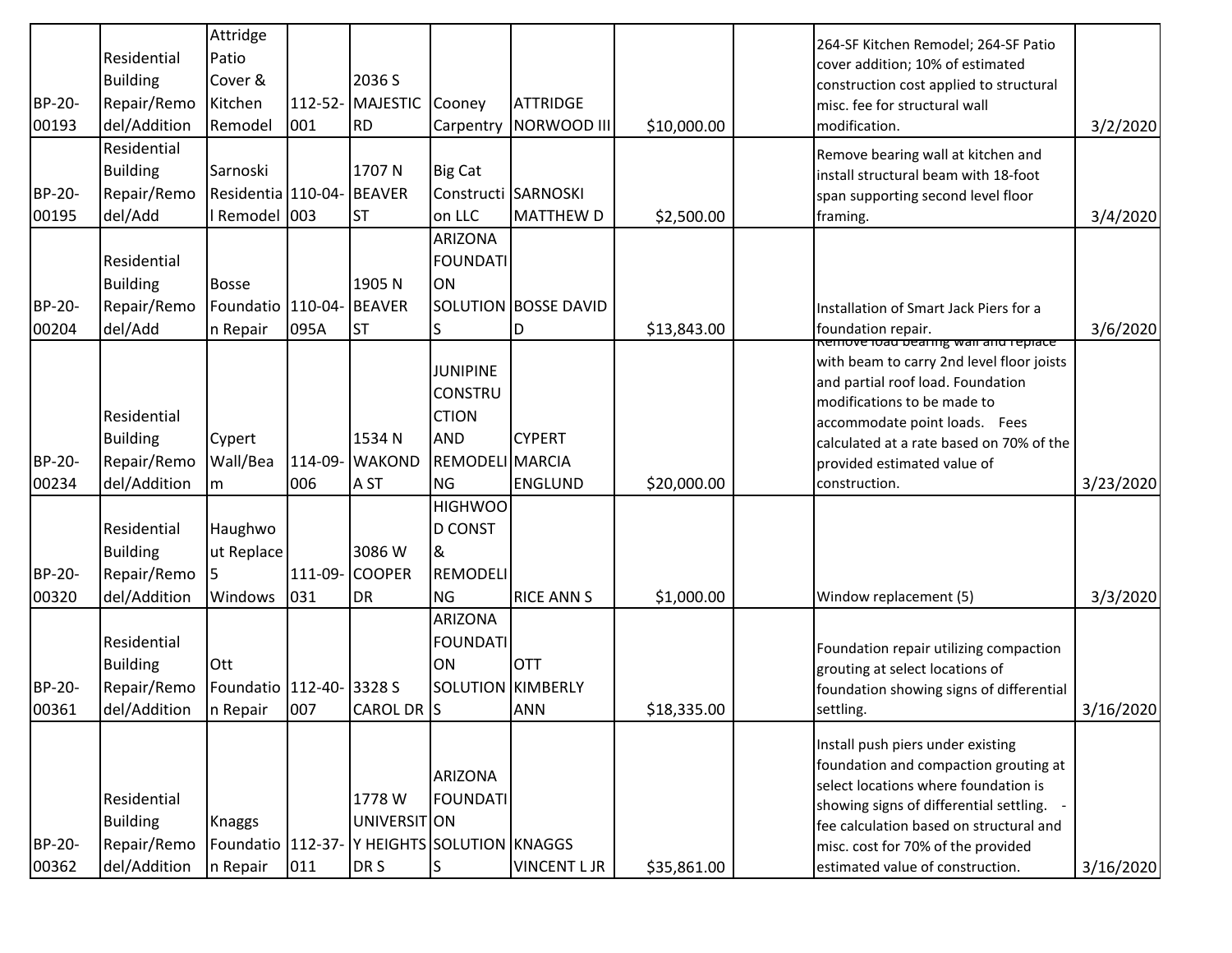|        |                 |              |               |                          |                |                       |             | Interior Remodel approximate 1316 SF                |
|--------|-----------------|--------------|---------------|--------------------------|----------------|-----------------------|-------------|-----------------------------------------------------|
|        |                 |              |               |                          |                |                       |             | new hydronic radiant floor system                   |
|        | Residential     |              |               |                          |                |                       |             | rebuild interior walls new panel with 32            |
|        | <b>Building</b> | Lamberso     |               |                          |                |                       |             | circuits replace plumbing fixtures new              |
| BP-20- | Repair/Remo     | <sub>n</sub> | 110-04- 316 W |                          | <b>OWNER</b>   | Rosie                 |             | drywall and paint kitchen cabinets and              |
| 00377  | del/Addition    | Remodel      | 141           | <b>PINE AVE</b>          | <b>BUILDER</b> | Lamberson             | \$40,000.00 | 3/17/2020<br>island                                 |
|        | Residential     |              |               |                          |                |                       |             |                                                     |
|        | <b>Building</b> | Desimone     |               | 1650 E                   | R&J            |                       |             |                                                     |
| BP-20- | Repair/Remo     | Roof         | $109-12-$     | <b>APPALACH</b> Services |                | <b>DESIMONE</b>       |             | Fire damage repair roof (3) trusses                 |
| 00383  | del/Add         | Repair       | 103           | <b>IAN RD</b>            | <b>LLC</b>     | PIERO G               | \$22,000.00 | 3/13/2020<br>approximately 140 SF                   |
|        | Residential     | <b>Burns</b> |               | 1710N                    | <b>KOLESAR</b> |                       |             |                                                     |
|        | <b>Building</b> | Window       |               | <b>BLUE</b>              | <b>CONRTRA</b> |                       |             |                                                     |
| BP-20- | Repair/Remo     | Replacem     | 110-13-       | SPRUCE                   | <b>CTING</b>   | <b>BURNS</b>          |             |                                                     |
| 00427  | del/Add         | ent          | 014           | <b>CIR</b>               | INC.           | <b>MARCIA C</b>       | \$3,000.00  | 3/16/2020<br>(6) Window replacement                 |
|        | Residential     |              |               |                          | <b>RIGHT</b>   | <b>WONG AD</b>        |             |                                                     |
|        | <b>Building</b> | Wong         |               |                          | ANGLE          | <b>DECEDENT'S</b>     |             | Carport column replacement (total of 2)             |
| BP-20- | Repair/Remo     | Wall         |               | 101-12-15 W ELM          | <b>CONST</b>   | <b>TRUST DTD</b>      |             | and exterior masonry wall repairs due               |
| 00460  | del/Add         | Repair       | 017           | <b>AVE</b>               | <b>INC</b>     | 11-3-92               | \$20,000.00 | 3/19/2020<br>to vehicle collision.                  |
|        | Residential     |              |               |                          |                |                       |             |                                                     |
|        | <b>Building</b> |              |               | 6055 S                   |                |                       |             |                                                     |
| BP-20- | Repair/Remo     | Glenn        | $112 - 61 -$  | <b>CUPRITE</b>           |                | <b>GLENN</b>          |             |                                                     |
| 00472  | del/Add         | Remodel      | 019           | TRL                      | <b>JKCINC</b>  | <b>CLINTON C</b>      | \$39,194.00 | 3/30/2020<br>Minor kitchen remodel                  |
|        |                 |              |               |                          |                |                       |             |                                                     |
|        |                 |              |               | 4153 S                   |                | <b>JONES TRAVIS</b>   |             |                                                     |
| BP-20- | Residential     | Jones        |               | 105-18-ORCHARD           |                | LEROSS &              |             | Roof Mounted PV Solar 34 modules 34                 |
| 00043  | Photovoltaic    | Solar        | 067           | <b>LAKE DR</b>           |                | <b>JULIE MAY</b>      | \$17,000.00 | 3/9/2020<br>Micro-invertor-owner builder            |
|        |                 |              |               |                          |                |                       |             |                                                     |
|        |                 |              |               |                          |                | <b>HAYES KEVIN</b>    |             |                                                     |
| BP-20- | Residential     | Hayes        | 114-18- 675 N |                          | Rooftop        | & TERRIL              |             |                                                     |
|        |                 |              |               |                          |                |                       |             | 9.75kW roof-mounted PV system                       |
| 00381  | Photovoltaic    | Solar        | 015           | <b>HULET LN</b>          | Solar LLC      | <b>CPWROS</b>         | \$30,160.00 | comprised of 30 325W modules<br>3/11/2020           |
|        |                 |              |               |                          |                | <b>HALL</b>           |             |                                                     |
|        |                 | Hall Solar   |               | 6050 E                   |                | <b>RONALD W &amp;</b> |             |                                                     |
| BP-20- | Residential     | Panel        | 117-29-       | <b>BARNEY</b>            | Rooftop        | <b>KATHLEEN A</b>     |             | Addition of 3 Hanwha 305W modules to                |
| 00382  | Photovoltaic    | Addition     | 102           | DR                       | Solar LLC      | <b>CPWROS</b>         | \$3,800.00  | 3/11/2020<br>and existing system permitted in 2017. |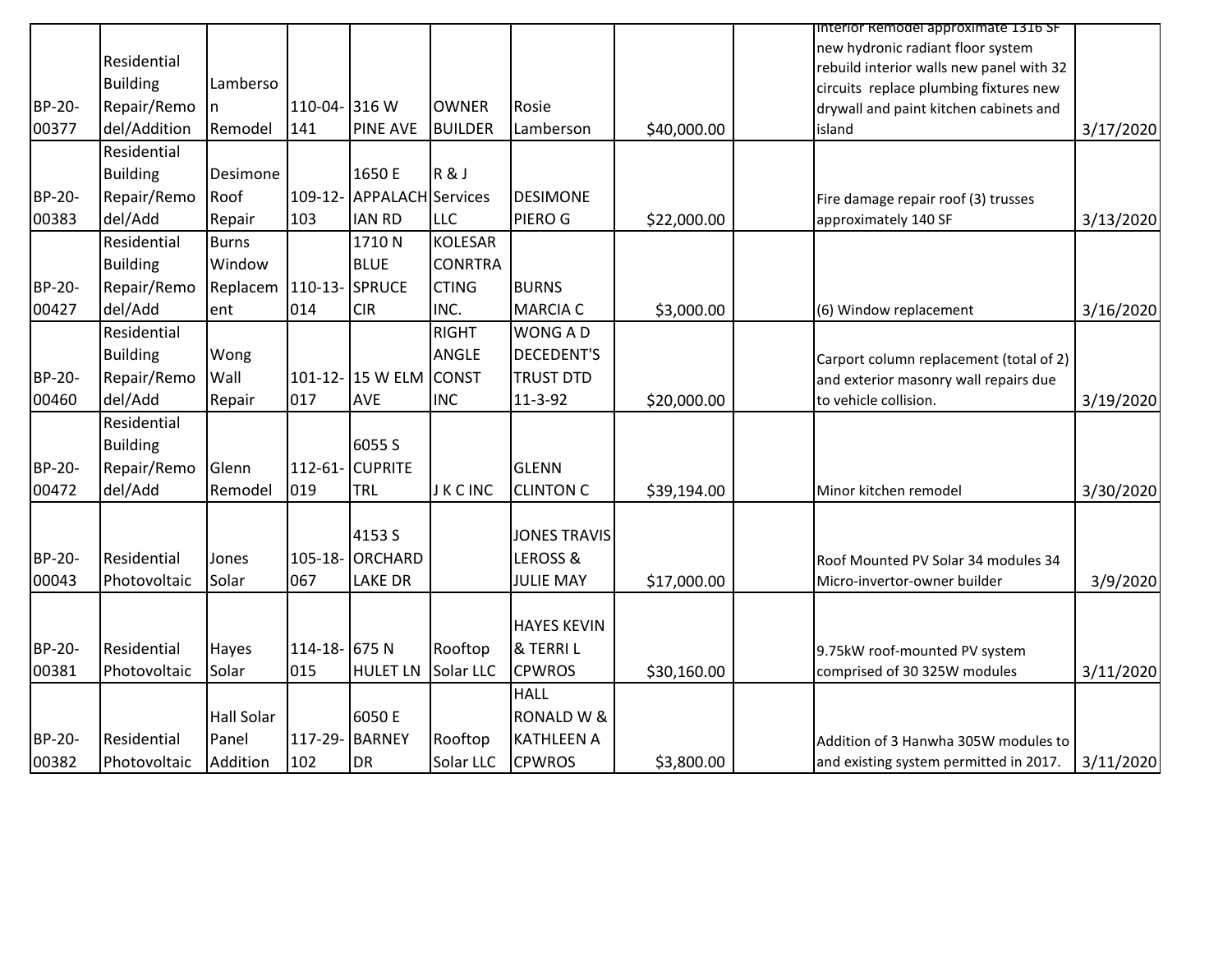|                 |                                                 | Switzer<br>Canyon<br>Village                                         |                |                                        |                                                             |                                  |              |            |                                                                                                                                                                                                                                                 |           |
|-----------------|-------------------------------------------------|----------------------------------------------------------------------|----------------|----------------------------------------|-------------------------------------------------------------|----------------------------------|--------------|------------|-------------------------------------------------------------------------------------------------------------------------------------------------------------------------------------------------------------------------------------------------|-----------|
|                 |                                                 | Townhom                                                              |                |                                        | <b>MIRAMO</b>                                               |                                  |              |            | New attached SFD 2421 SF                                                                                                                                                                                                                        |           |
|                 | Residential                                     | es-Lot 3                                                             |                | 612N                                   | <b>NTE</b>                                                  |                                  |              |            | livable/conditioned 3 bedroom 2.5                                                                                                                                                                                                               |           |
| BP-19-          | <b>Single Family</b>                            | Model                                                                | 101-45- FOREST |                                        | <b>ARIZONA</b>                                              | <b>FOREST RING</b>               |              |            | bathroom 456 SF garage. 265 SF.<br>covered porch/patio. 122 SF covered                                                                                                                                                                          |           |
| 01400           | Attached                                        | <b>Plan 2421</b>                                                     | 102            | <b>VIEW DR</b>                         | LLC                                                         | <b>LLC</b>                       | \$215,000.00 | 2421 deck. |                                                                                                                                                                                                                                                 | 3/6/2020  |
|                 |                                                 | Switzer                                                              |                |                                        |                                                             |                                  |              |            |                                                                                                                                                                                                                                                 |           |
|                 |                                                 | Canyon                                                               |                |                                        |                                                             |                                  |              |            |                                                                                                                                                                                                                                                 |           |
|                 |                                                 | Village                                                              |                |                                        |                                                             |                                  |              |            | New attached SFD 2421 SF                                                                                                                                                                                                                        |           |
|                 |                                                 | Townhom                                                              |                |                                        | <b>MIRAMO</b>                                               |                                  |              |            | livable/conditioned 3 bedroom 2.5                                                                                                                                                                                                               |           |
|                 | Residential                                     | es-Lot 4                                                             |                | 628N                                   | <b>NTE</b>                                                  |                                  |              |            | bathroom 456 SF garage. 265 SF.                                                                                                                                                                                                                 |           |
| BP-19-          | <b>Single Family</b>                            | Model                                                                | 101-45- FOREST |                                        | <b>ARIZONA</b>                                              | <b>FOREST RING</b>               |              |            | covered porch/patio. 122 SF covered                                                                                                                                                                                                             |           |
| 01401           | Attached                                        | <b>Plan 2421</b>                                                     | 103            | <b>VIEW DR</b>                         | <b>LLC</b>                                                  | <b>LLC</b>                       | \$215,000.00 | 2421 deck. |                                                                                                                                                                                                                                                 | 3/6/2020  |
| BP-19-          | Residential<br><b>Single Family</b>             | Miramont<br>e Presidio<br>Same-as<br><b>LOT 27E</b><br>Model         | 112-62-        | 2465 W<br><b>CLEMENT</b>               | <b>MIRAMO</b><br><b>NTE</b><br><b>ARIZONA</b>               | MIRAMONTE                        |              |            | New SFD Attached.: 1937 SF livable 2-<br>story 2 BR 3.5 BA 2-car garage 473 SF<br>covered porch 91 SF covered patio 27                                                                                                                          |           |
| 02764           | Attached                                        | 1937                                                                 | 415            | <b>CIR</b>                             | <b>LLC</b>                                                  | <b>PRESIDIO LLC</b>              | \$145,275.00 |            | 1937 SF. Optional covered patio adds 122 SF.                                                                                                                                                                                                    | 3/12/2020 |
| BP-19-<br>02765 | Residential<br><b>Single Family</b><br>Attached | Miramont<br>e Presidio<br>Same-As<br>LOT 28E<br>Model<br>1937        | 112-62-<br>416 | 2469 W<br><b>CLEMENT</b><br><b>CIR</b> | <b>MIRAMO</b><br><b>NTE</b><br><b>ARIZONA</b><br><b>LLC</b> | MIRAMONTE<br><b>PRESIDIO LLC</b> | \$145,275.00 |            | New SFD: Model Plan 1937 2-story 3 BR<br>or 2 BR w/loft 3.5 BA 1937 SF<br>livable/conditioned area 2-car garage<br>1937 473 SF covered porch/decks 240 SF                                                                                       | 3/12/2020 |
| BP-19-<br>02766 | Residential<br><b>Single Family</b><br>Attached | Miramont<br>e Presidio<br>Same-As<br><b>LOT 43E</b><br>Model<br>1937 | 112-62-<br>431 | 2524 W<br><b>CLEMENT</b><br><b>CIR</b> | <b>MIRAMO</b><br><b>NTE</b><br><b>ARIZONA</b><br><b>LLC</b> | MIRAMONTE<br><b>PRESIDIO LLC</b> | \$145,275.00 |            | New SFD: Model Plan 1937 2-story 3 BR<br>or 2 BR w/loft 3.5 BA 1937 SF<br>livable/conditioned area 2-car garage<br>473 SF covered porch/decks 118 SF<br>** NO OPTIONS. OPTIONS WHICH ADD<br>ADDITIONAL AREA REQUIRE A PERMIT<br>1937 REVISION** | 3/17/2020 |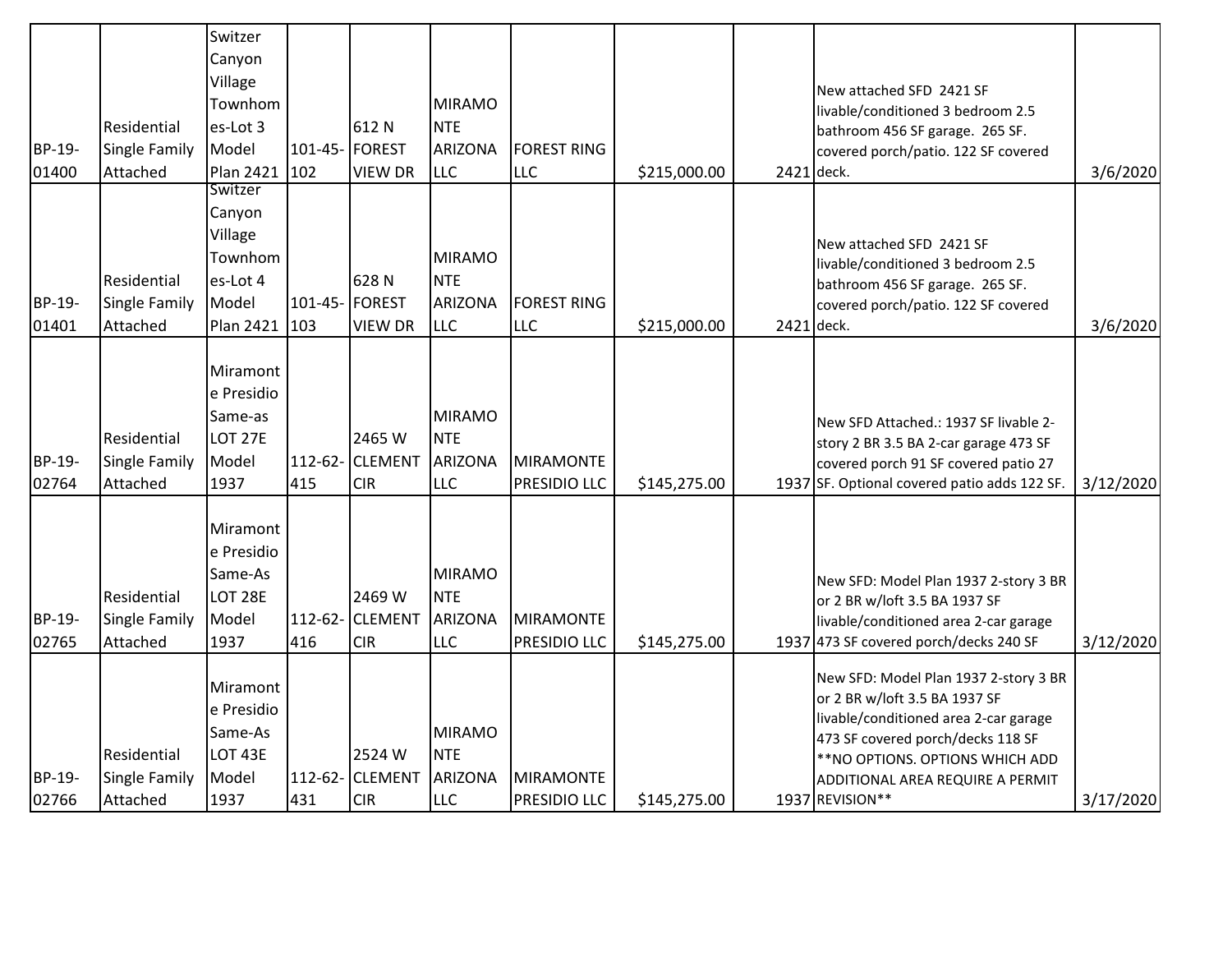| BP-19-<br>02774 | Residential<br><b>Single Family</b><br>Attached | Miramont<br>e Presidio<br>Lot 13<br>Model<br>2215                   | 112-62-<br>528      | 2554 W<br><b>JOSSELYN</b><br><b>DR</b>                 | <b>MIRAMO</b><br><b>NTE</b><br><b>ARIZONA</b><br><b>LLC</b> | <b>MIRAMONTE</b><br>PRESIDIO LLC        | \$128,625.00 | SFD-Attached 2-story 3 bedroom 2.5<br>bath. Livable 2215 SF2 car Garage 479<br>SF Covered porch/patio 165 SF Covered<br>patio 53 SF. Optional covered deck/<br>2215 balcony 145 SF                                           | 3/17/2020 |
|-----------------|-------------------------------------------------|---------------------------------------------------------------------|---------------------|--------------------------------------------------------|-------------------------------------------------------------|-----------------------------------------|--------------|------------------------------------------------------------------------------------------------------------------------------------------------------------------------------------------------------------------------------|-----------|
| BP-19-<br>02775 | Residential<br>Single Family<br>Attached        | Miramont<br>e Presidio<br>Same-As<br><b>LOT 34</b><br>Model<br>1715 | $112 - 62 -$<br>549 | 2868 W<br>PRESIDIO<br><b>DR</b>                        | <b>MIRAMO</b><br><b>NTE</b><br><b>ARIZONA</b><br><b>LLC</b> | <b>MIRAMONTE</b><br><b>PRESIDIO LLC</b> | \$128,625.00 | New SFD: Model Plan 1715 2-story 3 BR<br>2.5 BA 1715 SF livable/conditioned area<br>2-car garage 447 SF covered<br>porch/decks 160 SF **NO OPTIONS.<br>OPTIONS WHICH ADD ADDITIONAL<br>1715 AREA REQUIRE A PERMIT REVISION** | 3/17/2020 |
| BP-19-<br>02777 | Residential<br><b>Single Family</b><br>Attached | Miramont<br>e Presidio<br>Same-As<br><b>LOT 41</b><br>Model<br>1256 | 556                 | 2535W<br><b>MISSION</b><br>112-62-TIMBER<br><b>CIR</b> | <b>MIRAMO</b><br><b>NTE</b><br><b>ARIZONA</b><br><b>LLC</b> | MIRAMONTE<br><b>PRESIDIO LLC</b>        | \$94,200.00  | New SFD: Model Plan 1256 - 1-story 2<br>BR 2 BA 1256 SF livable/conditioned<br>area 2-car garage 444 SF uncovered<br>porch/deck 86 SF covered porch/deck<br>1256 101 SF                                                      | 3/17/2020 |
| BP-19-<br>02778 | Residential<br><b>Single Family</b><br>Attached | Miramont<br>e Presidio<br>Lot 14<br>Model<br>1256                   | 529                 | 2556W<br>112-62- JOSSELYN<br><b>DR</b>                 | <b>MIRAMO</b><br><b>NTE</b><br>ARIZONA<br><b>LLC</b>        | MIRAMONTE<br>PRESIDIO LLC               | \$94,200.00  | New SFD: Model Plan 1256 - 1-story 2<br>BR 2 BA 1256 SF livable/conditioned<br>area 2-car garage 444 SF uncovered<br>porch/deck 86 SF covered porch/deck<br>1256 101 SF                                                      | 3/17/2020 |
| BP-19-<br>02779 | Residential<br><b>Single Family</b><br>Attached | Miramont<br>e Presidio<br>Same-As<br><b>LOT 42</b><br>Model<br>1256 | 557                 | 2531W<br><b>MISSION</b><br>112-62-TIMBER<br><b>CIR</b> | <b>MIRAMO</b><br><b>NTE</b><br><b>ARIZONA</b><br><b>LLC</b> | MIRAMONTE<br><b>PRESIDIO LLC</b>        | \$94,200.00  | New SFD: Model Plan 1256 - 1-story 2<br>BR 2 BA 1256 SF livable/conditioned<br>area 2-car garage 444 SF uncovered<br>porch/deck 86 SF covered porch/deck<br>1256 101 SF                                                      | 3/17/2020 |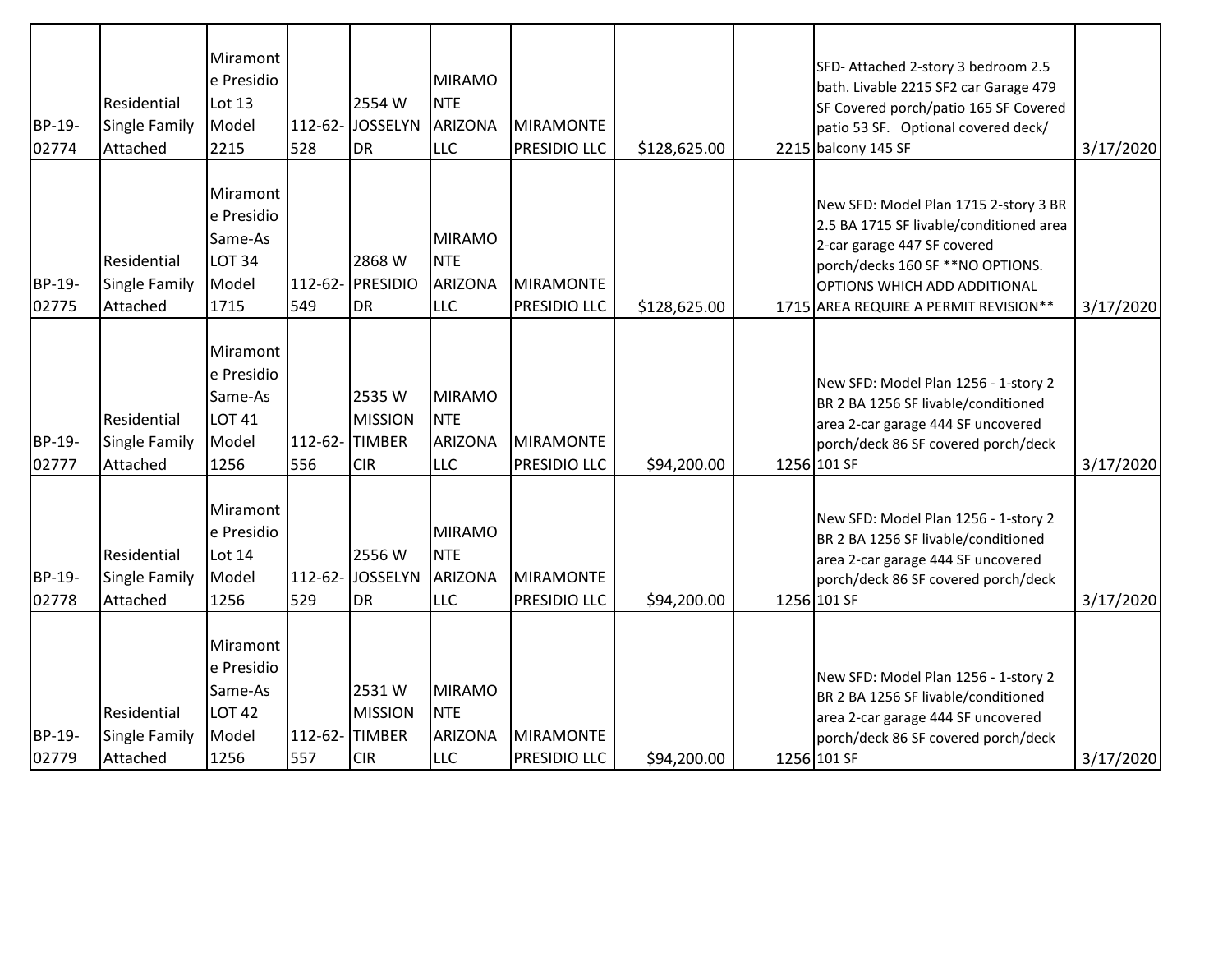| BP-19-<br>02782 | Residential<br>Single Family<br>Attached        | Miramont<br>e Presidio<br>Same-AS<br>LOT 44E<br>Model<br>1937                                  | 432 | 2520W<br>112-62- CLEMENT<br><b>CIR</b>    | <b>MIRAMO</b><br><b>NTE</b><br><b>ARIZONA</b><br>LLC        | <b>MIRAMONTE</b><br><b>PRESIDIO LLC</b>                   | \$145,275.00 | New SFD Attached.: 1937 SF livable 2-<br>story 2 BR 3.5 BA 2-car garage 473 SF<br>covered porch 91 SF covered patio 27<br>1937 SF. Optional covered patio adds 122 SF. | 3/17/2020 |
|-----------------|-------------------------------------------------|------------------------------------------------------------------------------------------------|-----|-------------------------------------------|-------------------------------------------------------------|-----------------------------------------------------------|--------------|------------------------------------------------------------------------------------------------------------------------------------------------------------------------|-----------|
| BP-20-<br>00334 | <b>Residential</b><br>Single Family<br>Attached | Miramont<br>e Presidio<br>Lot 35E<br>Model<br>2243 W/<br>Patio Opt                             | 423 | 2497 W<br>112-62- CLEMENT<br><b>CIR</b>   | <b>MIRAMO</b><br><b>NTE</b><br><b>ARIZONA</b><br><b>LLC</b> | <b>MIRAMONTE</b><br><b>PRESIDIO LLC</b>                   | \$168,225.00 | 2243 Attached SFD-2243 SF<br>livable/conditioned 4 Bed 3 Bath 460 SF<br>garage covered porch 57 SF optional<br>2243 covered deck 44 sf.                                | 3/17/2020 |
| BP-20-<br>00335 | Residential<br>Single Family<br>Attached        | Miramont<br>e Presidio<br>Lot 36E<br>Model<br>2243 W<br>Balcony & 112-62- CLEMENT<br>Patio Opt | 424 | 2501 W<br><b>CIR</b>                      | <b>MIRAMO</b><br><b>NTE</b><br>ARIZONA<br>LLC               | <b>MIRAMONTE</b><br>PRESIDIO LLC                          | \$168,225.00 | Attached SFD-2243 SF<br>livable/conditioned 4 Bed 3 Bath 460 SF<br>garage covered porch 57 SF optional<br>2243 covered deck 44 sf and patio 44sf                       | 3/17/2020 |
| BP-19-<br>01330 | Residential<br>Single Family<br>Detached        | Zerbib SFH<br>Estates at<br>Pine<br>Canyon<br>Unit 1<br>Resub-Lot 105-10-<br>142               | 147 | 3551 S<br><b>CLUBHOU</b><br><b>SE CIR</b> | <b>OWNER</b><br><b>BUILDER</b>                              | <b>MJZ</b><br><b>HOLDINGS</b><br><b>LLC</b>               | \$400,000.00 | New Single Family Residence: 1-Story; 4-<br>BR; 3-BA; 3331-SF Livable; 833-SF 2-Car<br>Garage; 675-SF Covered Deck; 368-SF<br>3331 Covered Patio.                      | 3/4/2020  |
| BP-19-<br>01574 | Residential<br>Single Family<br>Detached        | Miramont<br>e Presidio<br>in the<br>Pines-Lot<br><b>25C</b><br>Model<br>Plan 2071              | 364 | 2874 S<br>112-62- WRIGHT<br>RD            | <b>MIRAMO</b><br><b>NTE</b><br><b>ARIZONA</b><br><b>LLC</b> | <b>WOODY</b><br>MOUNTAIN<br><b>HOLDINGS</b><br><b>LLC</b> | \$155,325.00 | Single Family Dwelling Detached: 2-<br>story 2071 SF Livable 3 BR 2.5 BA 2-car<br>garage 601 SF covered front porch 60 SF<br>2071 covered rear patio 149 SF            | 3/9/2020  |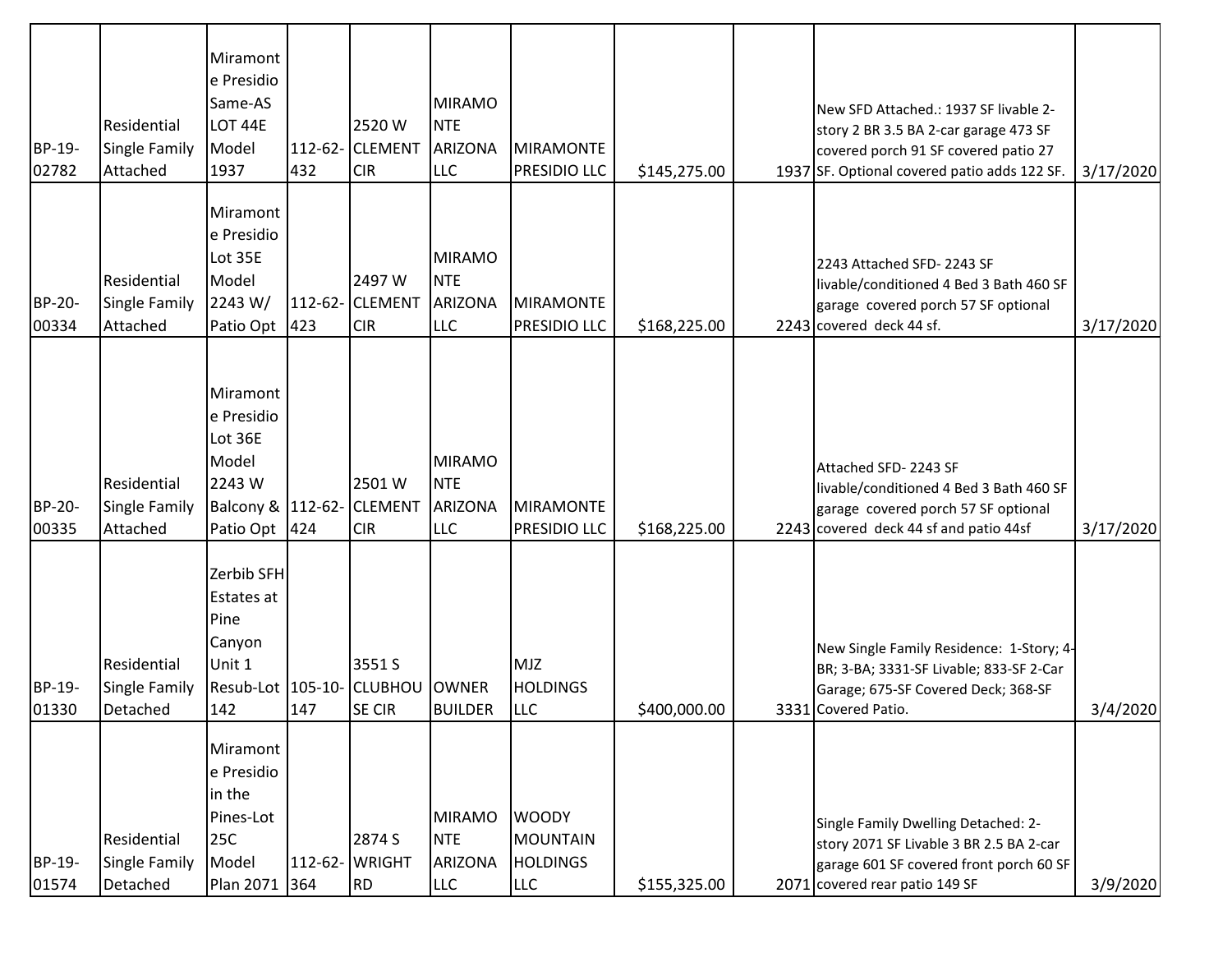| BP-19-<br>02624 | Residential<br>Single Family<br>Detached                                           | Vandyke<br><b>SFD</b>                              | 013            | 5020 E<br><b>LAKE</b><br>114-11- COUNTRY<br><b>RD</b>                | Clifco<br>on LLC                                            | <b>VANDYKE TY</b><br>Constructi W & LINDSAY<br>ID                                   | \$700,000.00 | Detached SFD - 3700 SF livable/<br>conditioned. 4 bed 4.5 bath. 1200 SF. 3-<br>car garage.200 SF covered<br>porch/patio375 SF. uncovered<br>3700 porch/patio.                                                                                                                                                         | 3/17/2020 |
|-----------------|------------------------------------------------------------------------------------|----------------------------------------------------|----------------|----------------------------------------------------------------------|-------------------------------------------------------------|-------------------------------------------------------------------------------------|--------------|-----------------------------------------------------------------------------------------------------------------------------------------------------------------------------------------------------------------------------------------------------------------------------------------------------------------------|-----------|
| BP-19-<br>02752 | Residential<br><b>Single Family</b><br>Detached                                    | n SFD                                              | 360            | Mortenso   112-62- 2374 W CJ OWNER<br><b>DR</b>                      | <b>BUILDER</b>                                              | <b>MORTENSEN</b><br><b>RANDY A</b><br><b>FAMILY</b><br><b>TRUST DTD</b><br>09-28-16 | \$240,000.00 | Livable; 3-BR; 2-BA; 1-Level; 475-SF<br>Garage; 58-SF Covered Front Porch; 100-<br>SF Rear/Side Patio (Uncovered); Eaves<br>have been proposed and clarified to 1-<br>foot of protrusion into the 3-foot<br>setback. Eaves are not permitted to<br>protrude to a distance closer than 2-t<br>1520 from property line. | 3/4/2020  |
| BP-19-<br>02796 | Residential<br>Single Family<br>Detached                                           | Miramont<br>e Presidio<br>Lot 27C<br>Model<br>1459 | 366            | 2882 S<br>112-62- WRIGHT<br><b>RD</b>                                | <b>MIRAMO</b><br><b>NTE</b><br><b>ARIZONA</b><br><b>LLC</b> | <b>WOODY</b><br><b>MOUNTAIN</b><br><b>HOLDINGS</b><br><b>LLC</b>                    | \$116,720.00 | New SFD - Model Plan 1459: 1-story 2<br>BR 2 BA 1459 SF livable/conditioned; 2-<br>car garage 424 SF Covered porch/patios<br>1459 140 SF                                                                                                                                                                              | 3/6/2020  |
| BP-19-<br>02799 | Residential<br><b>Single Family</b><br>Detached                                    | Miramont<br>e Presidio<br>Lot 5C<br>Model<br>1459  | 112-62-<br>344 | 2252W<br><b>MISSION</b><br><b>TIMBER</b><br><b>CIR</b>               | <b>MIRAMO</b><br><b>NTE</b><br><b>ARIZONA</b><br><b>LLC</b> | <b>WOODY</b><br><b>MOUNTAIN</b><br><b>HOLDINGS</b><br><b>LLC</b>                    | \$109,425.00 | New SFD - Model Plan 1459: 1-story 2<br>BR 2 BA 1459 SF livable/conditioned; 2-<br>car garage 424 SF Covered porch/patios<br>1459 140 SF                                                                                                                                                                              | 3/12/2020 |
| BP-20-<br>00092 | Residential<br>Single Family<br>Detached                                           | Zukerman   105-10- CLUBHOU<br><b>SFD</b>           | 062            | 3224 S<br><b>SE CIR</b>                                              | <b>NORTHCO GARY &amp;</b><br><b>TE</b>                      | <b>ZUKERMAN</b><br>ZANAY                                                            | \$400,000.00 | New SFD 2 Story 4 bed 4 bath 5025 SF<br>patio/porch 668 SF attached garage<br>1380SF ** DEFERRED SUBMITTAL FOR<br>5025 STRUCTURAL STEEL**                                                                                                                                                                             | 3/9/2020  |
| BP-20-<br>00274 | Residential<br>Single Family   Weidinger   112-62-   2390 W CJ   OWNER<br>Detached | <b>SFD</b>                                         | 356            | DR.                                                                  | <b>BUILDER</b>                                              | <b>LYTLE</b><br><b>CATHERINE S</b>                                                  | \$280,000.00 | New Single Family Residence: 2-Story;<br>2108-SF Livable (884-SF Lower; 1224-SF<br>2108 Upper); 588-SF Garage; 4-BR; 2.5-BA.                                                                                                                                                                                          | 3/31/2020 |
| BP-20-<br>00367 | Residential<br><b>Single Family</b><br>Detached                                    | gel SFD                                            | 167C           | 5045N<br>Stenftena   117-12- CONTINEN CONSTRU   DTD<br><b>TAL DR</b> | <b>RAMSEY</b><br>CTION CO. 06/06/13                         | <b>STENFTENAG</b><br><b>EL GAY TRUST</b>                                            | \$285,000.00 | new SFD 1 story 1650 livable attached<br>garage 561 SF covered porch 146 SF<br>1650 covered patio 156 SF                                                                                                                                                                                                              | 3/31/2020 |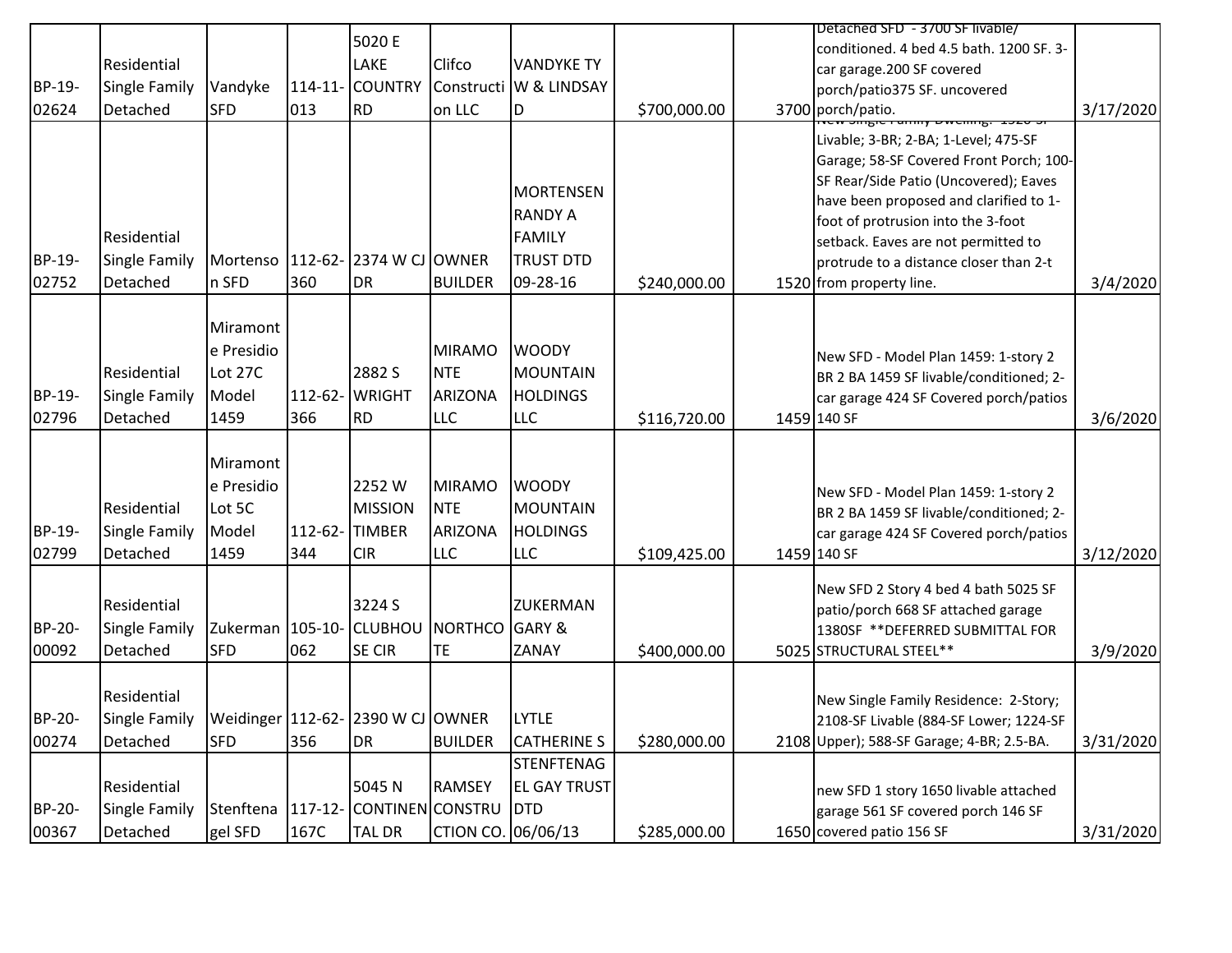|        |         |                           |                |                   | <b>POLARIS</b>           |                             |             |                                   |           |
|--------|---------|---------------------------|----------------|-------------------|--------------------------|-----------------------------|-------------|-----------------------------------|-----------|
| BP-20- |         | Washburn   108-33- 3175 N |                |                   |                          | <b>RESTORAT WASHBURN</b>    |             |                                   |           |
| 00378  | Roofing | Re-roof                   | 019            | <b>KYLE LP</b>    | <b>ION INC</b>           | TIM R & PAT                 | \$2,500.00  | Tear off and re roof              | 3/3/2020  |
|        |         |                           |                | 1987 N            | <b>POLARIS</b>           |                             |             |                                   |           |
| BP-20- |         | Clattenbur 102-05-        |                | METEOR            | <b>RESTORAT SCHMID</b>   |                             |             |                                   |           |
| 00379  | Roofing | g Re Roof 115             |                | <b>DR</b>         | ION INC                  | <b>STEPHEN F</b>            | \$2,800.00  | Tear off and re roof              | 3/3/2020  |
|        |         |                           |                | 3557 S            |                          |                             |             |                                   |           |
| BP-20- |         | Katz Re                   | 112-40-        | <b>CHERYL</b>     | LELAND                   |                             |             |                                   |           |
| 00393  | Roofing | Roof                      | 012            | <b>DR</b>         | <b>ROOFING</b>           | <b>KATZ LEAH</b>            | \$8,650.00  | tear off and re-roof              | 3/4/2020  |
|        |         |                           |                | 516W              |                          |                             |             |                                   |           |
| BP-20- |         | Shannon                   |                | 100-02- HAVASUP   | Surebuild                | SHANNON                     |             | Tear off reroof no wood shakes or |           |
| 00400  | Roofing | Roof                      | 080            | AI RD             | <b>LLC</b>               | <b>BETH ANN</b>             | \$6,289.00  | shingles allowed                  | 3/5/2020  |
|        |         |                           |                |                   |                          |                             |             |                                   |           |
|        |         |                           |                | 1918 <sub>N</sub> |                          |                             |             |                                   |           |
| BP-20- |         | Heuerman 110-05-          |                | MEADOW Surebuild  |                          | <b>HEUERMANN</b>            |             | Tear off reroof no wood shakes or |           |
| 00473  | Roofing | n Roof                    | 034            | <b>LARK DR</b>    | <b>LLC</b>               | <b>TERRY</b>                | \$14,059.00 | shingles allowed                  | 3/19/2020 |
|        |         |                           |                | 1404 W            |                          | <b>JONES</b>                |             |                                   |           |
| BP-20- |         | Jones                     | $112 - 51 -$   | <b>WESTON</b>     | Surebuild                | <b>AARON &amp;</b>          |             | Tear off reroof no wood shakes or |           |
| 00474  | Roofing | Roof                      | 140            | <b>TRL</b>        | <b>LLC</b>               | <b>KARLETTA</b>             | \$8,700.00  | shingles allowed                  | 3/19/2020 |
|        |         |                           |                | 1707N             | <b>POLARIS</b>           |                             |             |                                   |           |
| BP-20- |         | Sarnoski                  | 110-04- BEAVER |                   | <b>RESTORAT SARNOSKI</b> |                             |             | Tear off reroof no wood shakes or |           |
| 00477  | Roofing | Roof                      | 003            | <b>ST</b>         | <b>ION INC</b>           | <b>MATTHEW D</b>            | \$2,500.00  | shingles allowed                  | 3/20/2020 |
|        |         |                           |                | 801N              | Prostruct                | <b>I</b> suk                |             |                                   |           |
| BP-20- |         | Rudolph                   |                | 114-17- WAKOND    | <b>Builders</b>          | <b>JONATHAN</b>             |             | Tear off reroof no wood shakes or |           |
| 00481  | Roofing | Roof                      | 065            | A ST              | <b>LLC</b>               | <b>DAVID</b>                | \$25,000.00 | shingles allowed                  | 3/23/2020 |
|        |         |                           |                |                   |                          | <b>WEBBER</b>               |             |                                   |           |
|        |         |                           |                |                   |                          | <b>ARTHUR J</b>             |             |                                   |           |
|        |         |                           |                |                   |                          | TRUSTEE;                    |             |                                   |           |
|        |         |                           |                | 969N              | Prostruct                | <b>WEBBER</b>               |             |                                   |           |
| BP-20- |         | Webber                    | $114 - 17 -$   | <b>WAKOND</b>     | <b>Builders</b>          | <b>FAMILY</b>               |             | Tear off reroof no wood shakes or |           |
| 00482  | Roofing | Roof                      | 024            | A <sub>ST</sub>   | <b>LLC</b>               | <b>TRUST</b>                | \$19,000.00 | shingles allowed                  | 3/23/2020 |
|        |         |                           |                |                   |                          |                             |             |                                   |           |
|        |         |                           |                | 1914 N            | <b>POLARIS</b>           |                             |             |                                   |           |
| BP-20- |         | Washburn 110-05-          |                | <b>MEADOW</b>     |                          | <b>RESTORAT WASHBURN</b>    |             | Tear off reroof no wood shakes or |           |
| 00486  | Roofing | Roof                      | 035            | <b>LARK DR</b>    | <b>ION INC</b>           | <b>JOSHUA</b>               | \$3,500.00  | shingles allowed                  | 3/23/2020 |
|        |         |                           |                | 4890 E            |                          |                             |             |                                   |           |
|        |         |                           |                | SNOW              | <b>POLARIS</b>           |                             |             |                                   |           |
| BP-20- |         | Hatch                     | 113-36- SHOE   |                   |                          | <b>RESTORAT HATCH KALEB</b> |             | Tear off reroof no wood shakes or |           |
| 00487  | Roofing | Roof                      | 053            | <b>WAY</b>        | ION INC                  | S & MEGAN S                 | \$2,500.00  | shingles allowed                  | 3/23/2020 |